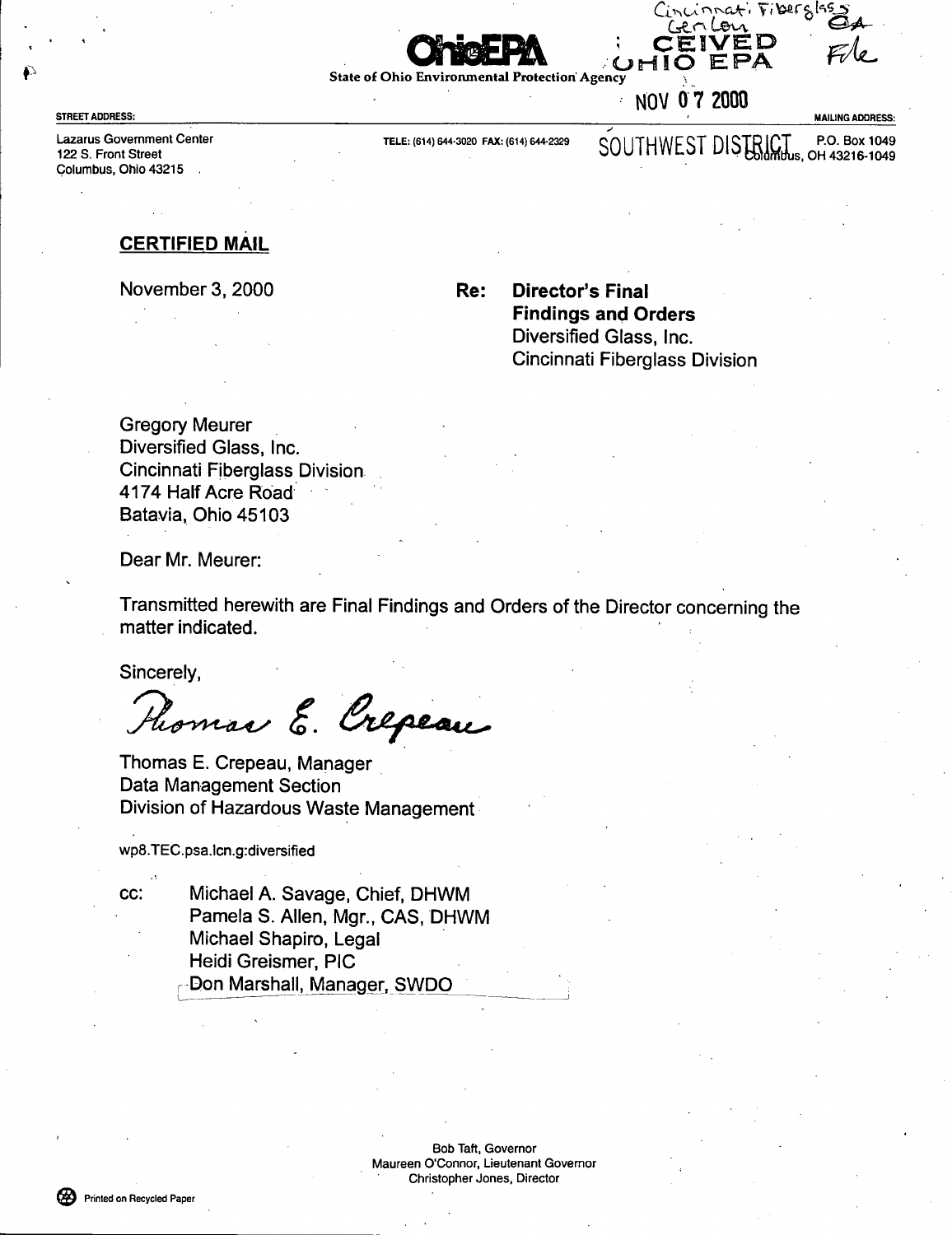## BEFORE THE **BEFORE** THE

 $0H10$  E.P.A.

.

# OHIO ENVIRONMENTAL PROTECTION AGENCY

JUURNAL

In the Matter of:

--- -----•..- ---:----- --- -- ~-----=-----.. \_... ..\_.. -- -- - ---..... .\_ \_..\_ .

Diversified Glass, Inc., Cincinnati Fiberglass Division 4174 Half Acre Road Batavia, Ohio 45103

Director's Final Findings and Orders

. There is a constraint of the contract  $\mathcal{L}_\text{c}$  ,  $\mathcal{L}_\text{c}$  ,  $\mathcal{L}_\text{c}$  ,  $\mathcal{L}_\text{c}$  ,  $\mathcal{L}_\text{c}$ 

Respondent

#### PREAMBLE

It is hereby agreed by and among the parties hereto as follows:

#### 1. JURISDICTION

These Director's Final Findings and Orders ("Orders") are issued to Diversified Glass, Inc., Cincinnati Fiberglass, Division, ("Respondent"), pursuant to the authority vested in the Director of the Ohio Environmental Protection Agency ("Ohio EPA") under § 3734.13 and § 3745.01 of the Ohio Revised Code ("ORC").

#### 11. PARTIES BOUND

These Orders shall apply to and be binding upon the Respondent, its assigns and successors in interest. No changes in ownership relating to the Facility will in any way alter the Respondent's responsibilities under these Orders. The Respondent's obligations under these Orders may be altered only by the written approval of the Director of Ohio EPA. .

#### III. DEFINITIONS

1. Unless otherwise stated, all terms in these Orders shall have the same meaning as used in Chapter 3734. of the ORC and the regulations promulgated thereunder.

2. The effective date of these Orders is the date these Orders are entered into the Ohio EPA Director's journal.

> $\mathfrak k$  Certify this in , be a true and second also copy of the official document as filed in the records of the Ohlo Environmental Profection Agency.

I -.j へび b.~.~~, \_ . \_...\_........ ...\_.\_...\_..\_..\_`.•-\_\_ .....,.....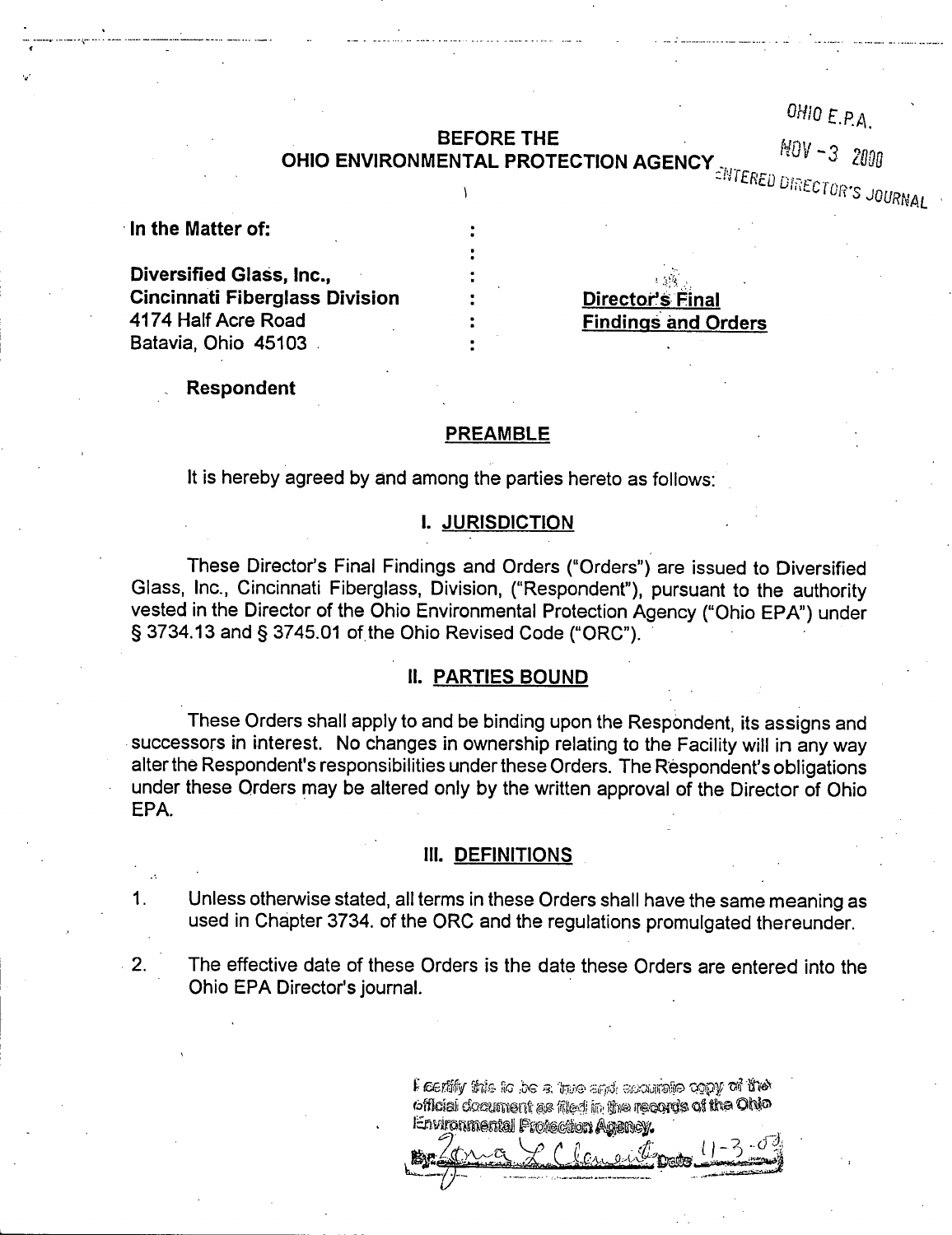Director's Final Findings and Orders Diversified Glass, Inc., Cincinnati Fiberglass Division Page 2

## **IV.FINDINGS OF FACT**

The Director of Ohio EPA has determined the following findings of fact:

1. Respondent owns and operates a fiberglass reinforced plastics production facility located at 4174 Half Acre Road, Clermont County, Batavia, Ohio (4Facility"). The Respondent was incorporated to do business in the State of Ohio on July 7, 1993 and purchased the Facility on July 23, 1993.

والجاد مسافر أن يوسس سوديا والمداخ والتي توارد التي المداخلين المداخل التي المداخل المداخل المداخل المداخل المد

- 2. Respondent is a "person" as defined in § 3734.01(G) of the ORC and Ohio Administrative Code ("OAC") rule 3745-50-10(A).
- 3. At the Facility, Respondent generates "hazardous waste" as- that term is defined by ORC § 3734.01 (J) and OAC rules 3745-50-1 O(A) and 3745-51- 03.'
- 4. Ohio EPA performed a Compliance Evaluation Inspection at the Facility on March 12, 1999 and determined that Respondent had: •
	- a. Caused hazardous waste to be transported by a person who was not a registered transporter to a premise that is not a permitted hazardous waste facility, in violation of ORC § 3734.15(C) and ORC § 3734.02(F);
	- b. Failed to properly evaluate the Wastes generated at the Facility, in violation of OAC rule 3745-52-11;
	- c. Failed to keep containers of hazardous waste closed unless adding or removing waste, in violation of OAC rule 3745-66-73(A);
	- d. Failed to mark containers with the words "Hazardous Waste" and the date upon which accumulation began, in violation of OAC rule 3745-52-34(A);
	- e. Failed to document inspections of areas where containers of hazardous waste are stored and record inspections, in violation of OAC rule 3745-66-74;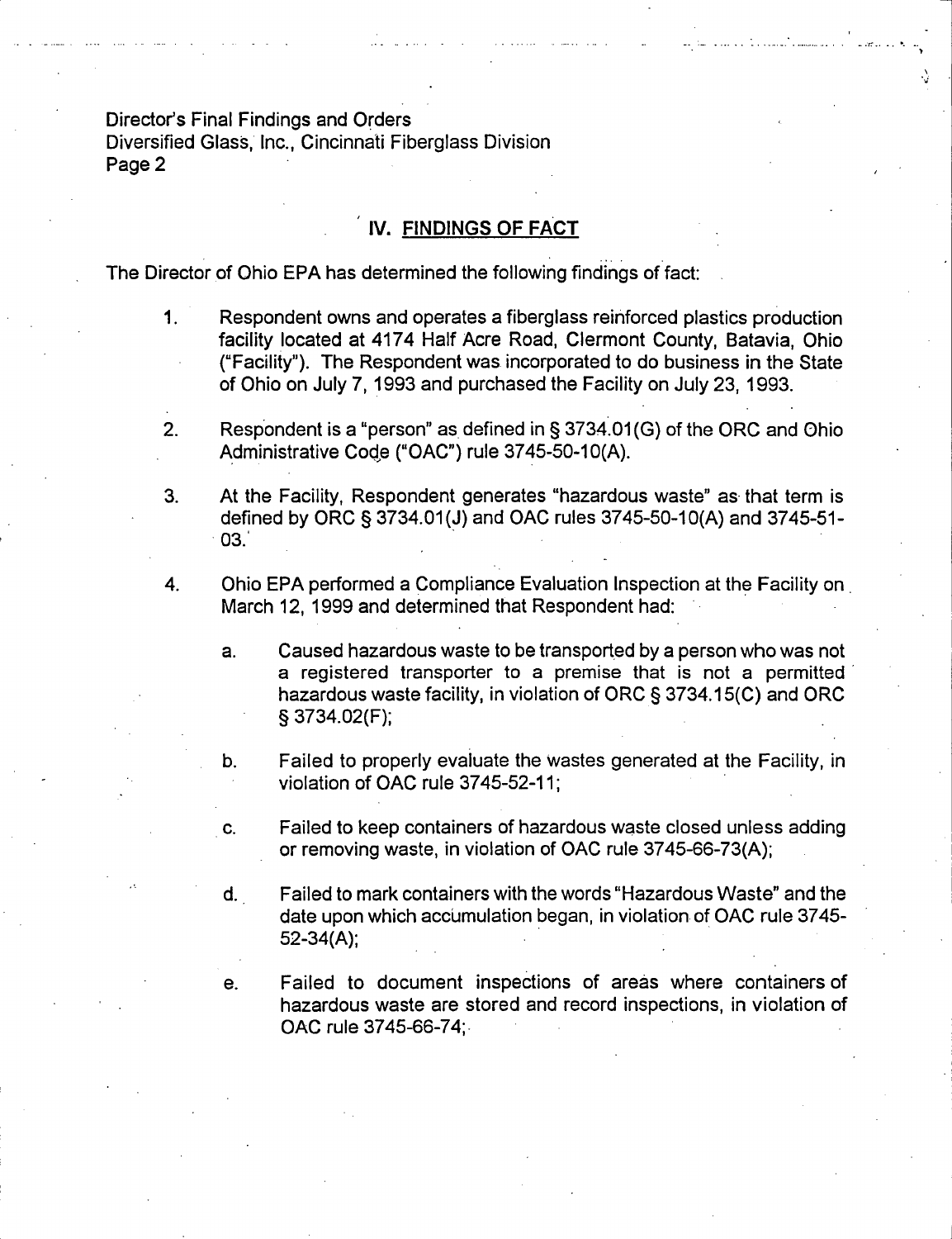#### Director's Final Findings and Orders

Diversified Glass, Inc., Cincinnati Fiberglass Division Page 3

- f. Failed to test and maintain equipment on a weekly basis and record inspections, in violation of OAC rule 3745-65-33;
- g. Failed to complete hazardous waste manifests and retain copies onsite, in violation of OAC rule 3745-52-20;
- h. Failed to make a determination on whether or not wastes were restricted from land disposal, in violation of OAC rule 3745-59-07(A); and
- i. Failed to ensure containers holding hazardous waste were in good condition, in violation of OAC rule 3745-66-71.
- 5. By Notice of Violation ("NOV") letter dated April 14, 1999, Ohio EPA notified Respondent of the violations in Finding No. 4.
- 6. By letter dated May 28, 1999, Respondent provided information in response to Ohio EPA's April 14, 1999 NOV.
- 7. On June 24, 1999, Ohio EPA performed a return to compliance inspection of the Facility and determined based upon this inspection and the information submitted in Finding No. 6., that the Respondent had abated the violations identified in Finding Nos. **4.a.,** 4.b., and 4.d. through 4.i. Ohio EPA also determined that Respondent had:
	- a. Failed to keep all containers holding hazardous waste closed, except when it is necessary to add or remove wastes, in violation of OAC rule 3745-66-73(A);
	- b. Failed to mark containers in a satellite accumulation area with the words, "Hazardous Waste," or other words that properly identify the contents of the container, in violation of OAC rule 3745-52-34(C)(1)(b); and
	- c. Failed to develop a waste analysis plan, in violation of OAC rule 3745-59-07(A)(4).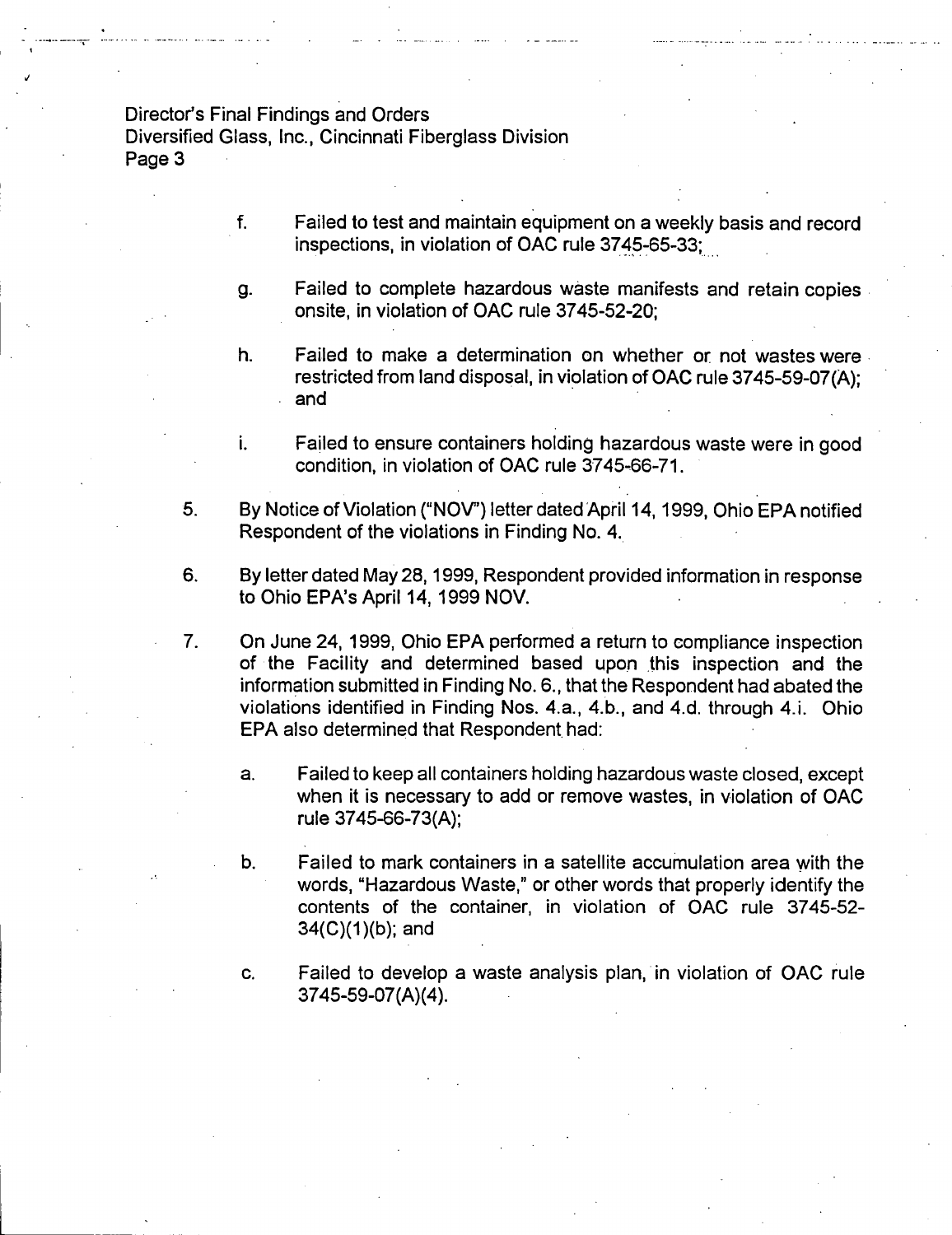#### Director's Final Findings and Orders

... ---- ...... . . ...................... ..

Diversified Glass, Inc., Cincinnati Fiberglass Division Page 4

> 8. By letter dated June 29, 1999, Ohio EPA informed Respondent of the information in Finding No. 7.

.<br>إنتظام مرضيتًا المرضيتًا المستقدمة التي تركيب التي التي التي التي تستعدد بعد المعاملة المنتقدة المنتشر التي ال

u

9. On August 9, 1999, Ohio EPA performed a return to compliance inspection at the Facility and determined that Respondent had abated the remaining violations listed in Findings Nos. 4 and 7.

#### **V. ORDERS**

The Respondent shall achieve compliance with Chapter 3734. of the ORC and the regulations promulgated thereunder according to the following compliance schedule:

1. Within 30 days from the effective date of these Orders, Respondent shall pay to Ohio EPA the amount of twenty thousand dollars (\$20,000.00) in settlement of Ohio EPA's claims for civil penalties which may be assessed for noncompliance pursuant to ORC Chapter 3734. and which will be deposited into the hazardous waste cleanup fund established pursuant to ORC § 3734.28. Payment shall be made by tendering a certified check for \$20,000.00 to Ohio EPA, Department 631, Columbus, Ohio 43265-0631, made payable to "Treasurer, State of Ohio:" A copy of this check shall be submitted in accordance with Section IX of these Orders.

### VI. TERMINATION

Respondent's obligations under these Orders shall terminate upon .Ohio EPA's receipt and successful negotiation of the certified check required above.

#### **VII. OTHER CLAIMS**

**Nothing** in these Orders shall constitute or be construed as a release from any claim, cause of action or demand in law or equity against any person, firm, partnership or corporation, not a signatory to these Orders, for any liability arising out of or relating to the operations of the Respondent's Facility.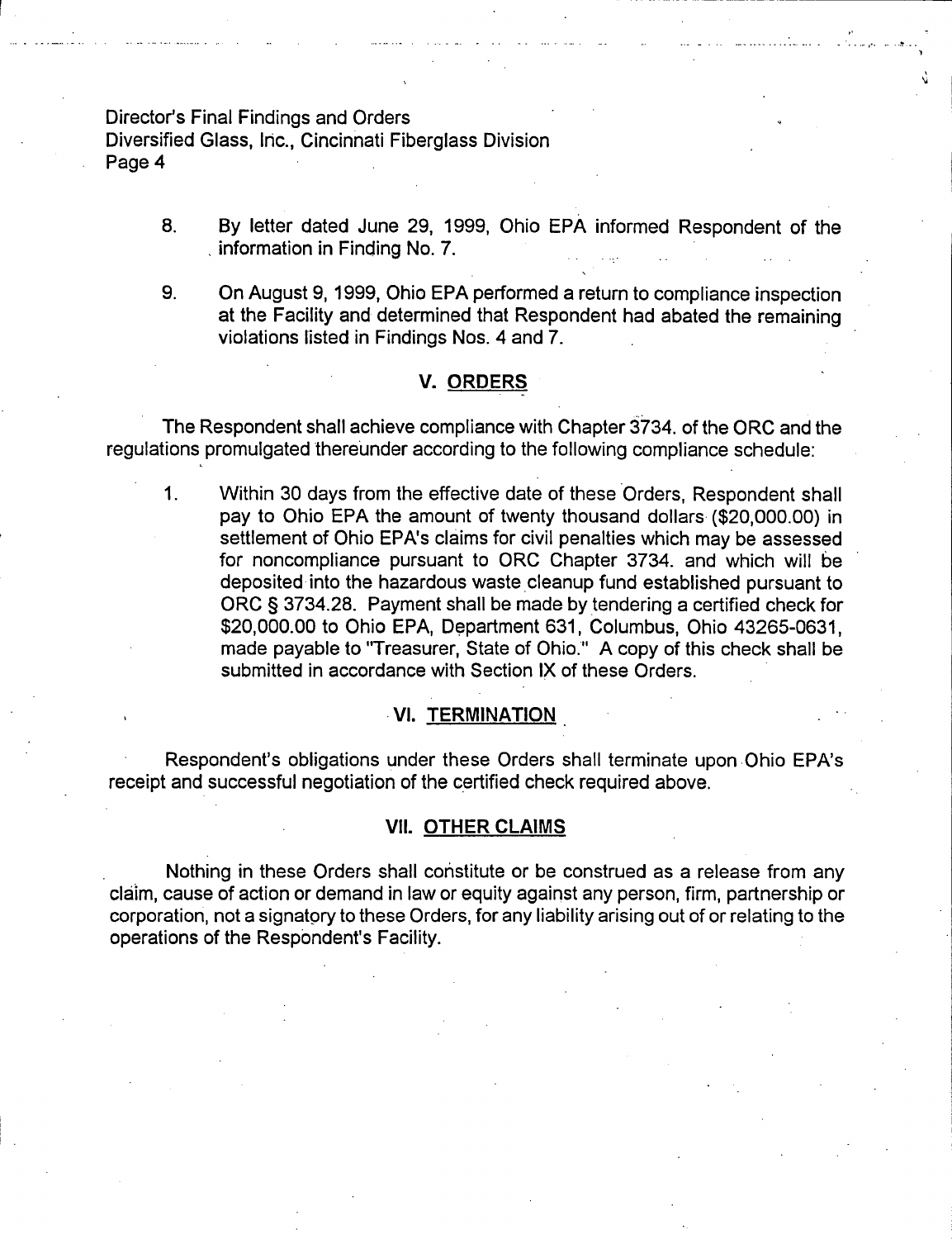Director's Final Findings and Orders Diversified Glass, Inc., Cincinnati Fiberglass Division Page 5

#### **VIII.OTHER APPLICABLE LAWS**

. —....... \_ ......... ..... ...

All actions required to be taken pursuant to these Orders shall be undertaken in accordance with the requirements of all applicable local, state and federal laws and regulations. Nothing in these Orders shall be construed as waiving or compromising in any way the applicability and enforcement of any other statutes or regulations applicable to the Respondent's operation of its Facility. Ohio EPA reserves all rights and privileges except as specified herein.

#### IX. NOTICE

AII documents demonstrating compliance with these Orders, and other documents required under these Orders to be submitted to Ohio EPA, shall be addressed to:

Ohio Environmental Protection Agency Southwest District Office • Division of Hazardous Waste Management Attn: DHWM Manager 401 East Fifth Street Dayton, OH 45402

and Ohio EPA Central Office at the following address:

Christopher Jones, Director Ohio Environmental Protection Agency Lazarus Government Center Division of Hazardous Waste Management Attn: Manager, Compliance Assurance Section P.O. Box 1049. Columbus, Ohio 43216-1049

or to such persons and addresses as may hereafter be otherwise specified in writing by Ohio EPA.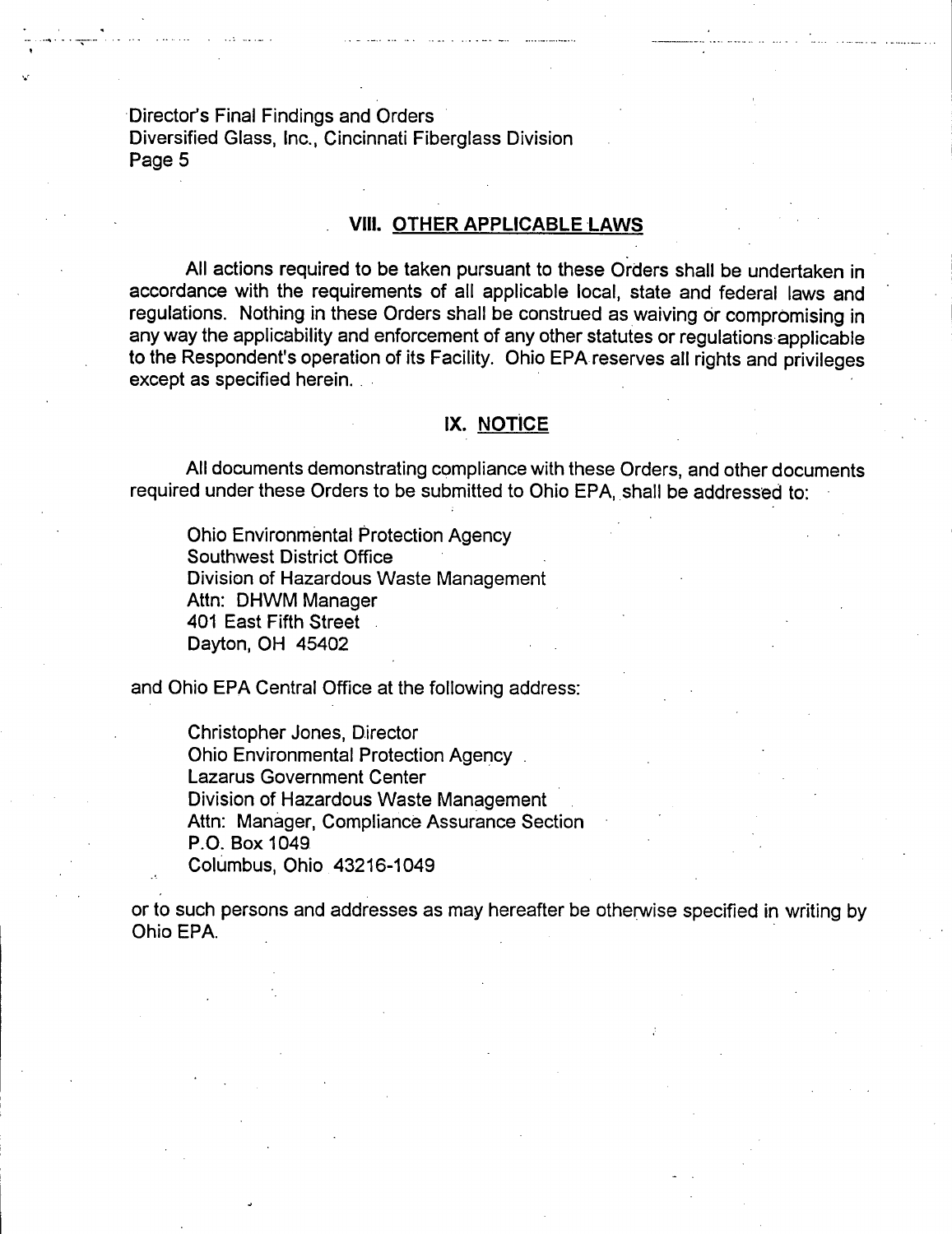Director's Final Findings and Orders Diversified Glass, Inc., Cincinnati Fiberglass Division Page 6

## **X. RESERVATION OF RIGHTS**

Nothing contained herein shall be construed to prevent Ohio EPA from seeking legal or equitable relief to enforce the terms of these Orders or from taking administrative, legal or equitable action **as** deemed appropriate and necessary, including seeking penalties against the Respondent for noncompliance with these Orders. Nothing contained herein shall be construed to prevent Ohio EPA from exercising. its lawful authority to require the Respondent to perform additional activities pursuant to ORC Chapter 3734. or any other applicable law in the future. Nothing herein shall restrict the right of the Respondent to raise any administrative, legal or equitable claim or defense with respect to such further actions which Ohio EPA may seek to require of the Respondent. Nothing in these Orders shall be construed to limit the authority of Ohio EPA to seek relief for violations not addressed in these Orders.

#### XI. SIGNATORIES

Each undersigned representative of a signatory to these Orders certifies that he or she is fully authorized to enter into these Orders and to legally bind such signatory to this document.

#### **IT IS SO ORDERED:**

Christopher Jones **Christopher Jones Director** 

November 3, 2000

- -- -.. . \_. . . . . ... . . . .. . . . ..:. .. ... ....

#### XII. WAIVER

In order to resolve disputed claims, without admission of fact, violation or liability, and in lieu of further enforcement action by Ohio EPA for only the violations addressed in these Orders, the Respondent agrees that these Orders are lawful and reasonable, that the times provided for compliance herein are reasonable and that the Respondent agrees to comply with these Orders. Compliance with these Orders shall be a full accord and satisfaction for the Respondent's liability for the violations cited herein.